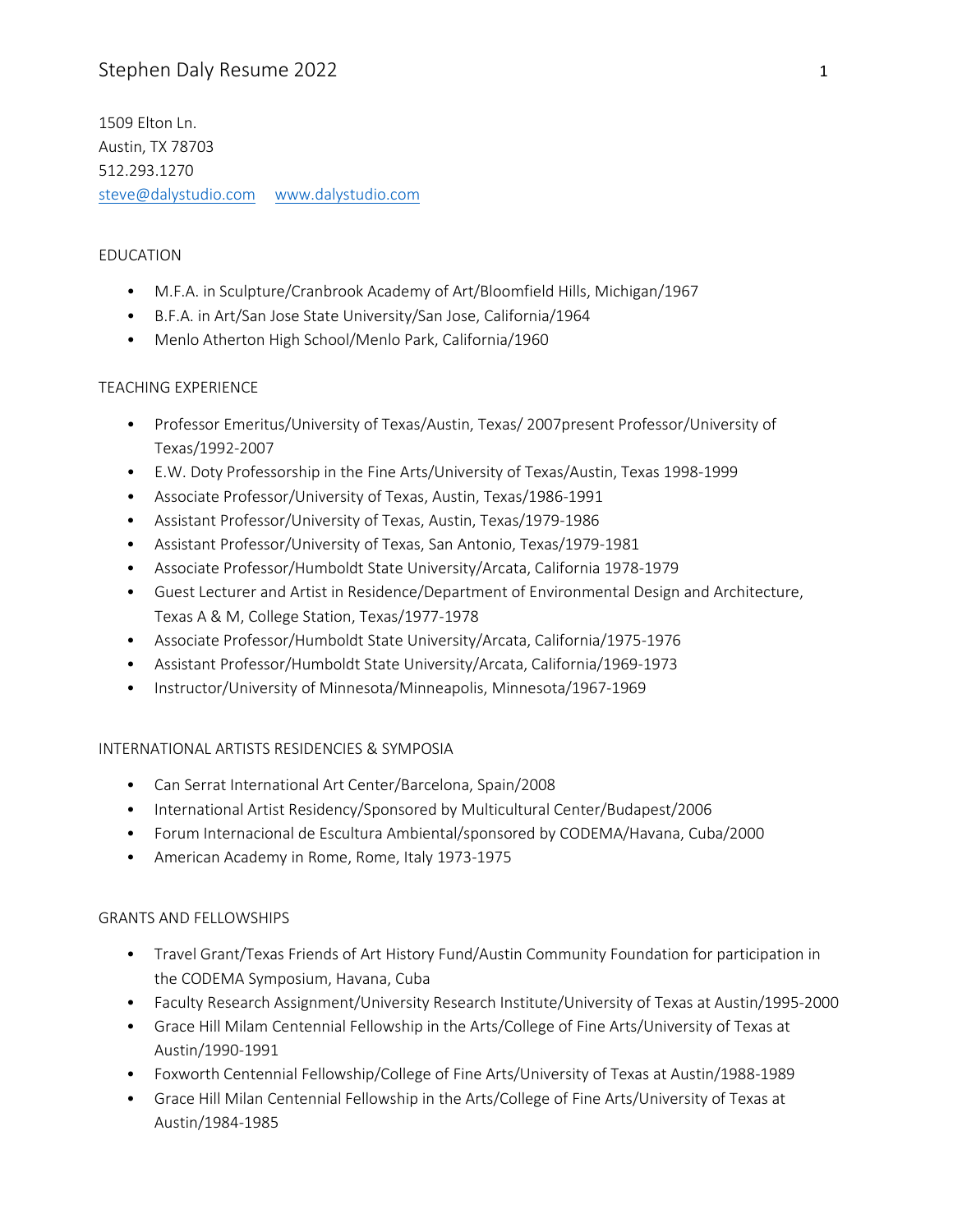# Stephen Daly Resume 2022 2

- Research Grant/University Research Institute/University of Texas at Austin/1984
- Summer Research Award (for studio work)/University Research Institute/University of Texas at Austin/1984
- Louis Comfort Tiffany Award in Sculpture/Tiffany Foundation/New York, New York/1977-1978
- Reinhart Fellow in Sculpture/to the American Academy in Rome/Maryland Institute of Art/ Baltimore, Maryland/19740-1975
- Prix de Rome (in sculpture)/American Academy in Rome, Italy/September, 1973 August, 1975
- Faculty Research Grant/Humboldt State University/Arcata, California/1972
- Full Tuition Scholarship/Cranbrook Academy of Art/Bloomfield Hills, Michigan/1965-1967

## BIOGRAPHICAL REFERENCES & CITATIONS

- Albert Nelson Marquis Lifetime Achievement Award, Marquis Who's Who, New Jersey/2017
- Who's Who in American Art/Jaques Cattell Press/New York, New York/1982 to 2016
- Who's Who in American Art/62nd Edition/Marquis' Who's Who/New Providence, New Jersey/2007
- Who's Who in the World/Marquis' Who's Who/New Providence, New Jersey/1995/2017
- Who's Who in the South and the Southwest/24th. Edition/Marquis' Who's Who/New Providence, New Jersey/1994
- Men of Achievement/International Biographical Centre/Cambridge, England/1990- 1985
- The New York Art Review/Les Krantz, American References, Inc/Chicago/1989
- Personalities of the South/13th. Edition/American Biographical Institute/Raleigh, North Carolina/1986
- Who's Who in Society/American Publishing/Fort Lauderdale, Florida/1986
- International Who's Who of Contemporary Achievement/Biographical Publications/Cambridgeshire, England/1985
- 5000 Personalities of the World/American Biological Institute/Raleigh, North Carolina/1984
- Notable Americans of 1976-1977/
- American Biographical Institute/Raleigh, North Carolina/1977

## SOLO EXHIBITIONS

- 2015 "Drawings and Sculpture"/Gremillion Company and Fine Art, Inc./Houston, Texas
- 2014 "Signals"/William Campbell Contemporary Art/Fort Worth, Texas
- 2013 "Drawing and Sculpture"/EFA Gallery/Angelo State University/San Angelo, Texas
- 2011 "Recent Works"/Gremillion Company and Fine Art, Inc./Houston, Texas
- 2008 "Drawing and Sculpture"/William Campbell Contemporary Art/Fort Worth, Texas
- 2002 "Synchronicity"/William Campbell Contemporary Art/Fort Worth, Texas
- 2002 "Between Drawing and Sculpture"/La Universidad Politecnica de Valencia/Spain(retrospective/catalogue)
- 1993 William Campbell Contemporary Art/Fort Worth, Texas
- 1991 Hooks Epstein Galleries/Houston, Texas
- 1989 William Campbell Contemporary Art/Fort Worth, Texas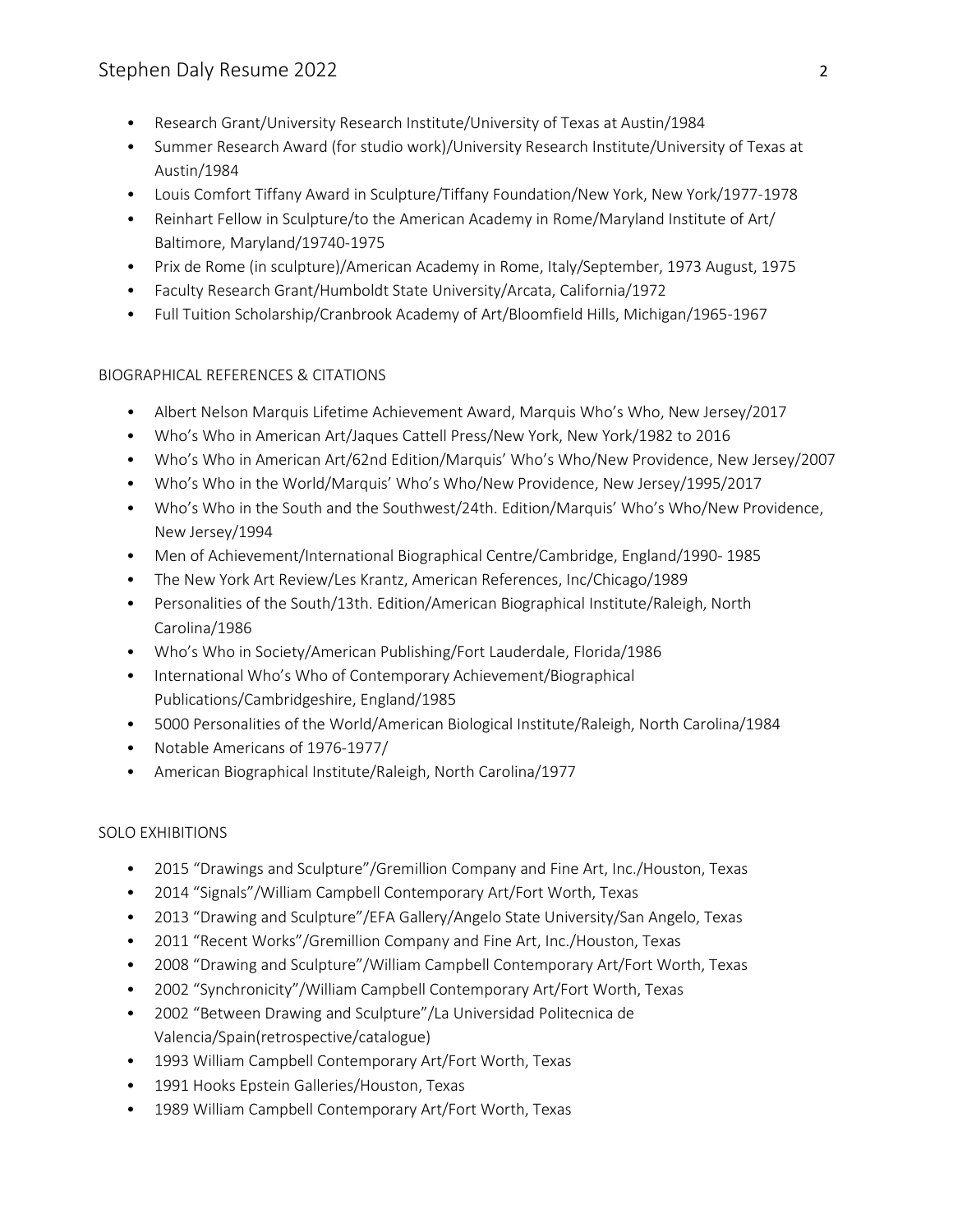- 1988 McNay Art Museum/San Antonio, Texas (catalogue)
- 1987 William Campbell Contemporary Art/Fort Worth, Texas
- 1986 William Campbell Contemporary Art/Fort Worth, Texas
- 1985 Atrium Gallery, Amarillo Art Center/Amarillo, Texas
- 1985 Gallery Three, Amarillo Art Center/Amarillo, Texas
- 1985 Brown Lupton Gallery, Texas Christian University/Fort Worth, Texas (catalogue)
- 1983 Graham Gallery/Houston, Texas
- 1982 Bank of San Antonio/San Antonio, Texas
- 1980 Main Gallery, San Antonio Art Institute/San Antonio, Texas
- 1980 Foyer Gallery, University of Texas/San Antonio, Texas
- 1978 Union Gallery, Texas A&M University/College Station, Texas
- 1977 Triton Museum/Santa Clara, California
- 1975 American Academy in Rome/Rome, Italy 1972 Firtree Gallery/New York
- 1970 Bullen Gallery, Humboldt State University/Arcata, California
- 1969 Galeria del Sol/Santa Barbara, California

## GROUP EXHIBITIONS

- 2022 Ellio Gallery Inaugural Exhibition
- 2020 "Abstract"/ Grey Cube Gallery (online), France.,
- 2019 "The Human Figure"/ Bauhaus Prairie Gallery/Norman, Oklahoma
- 2018 "Contemporary Venice "/ITS LIQUID GROUP/The Room, Large San Marco/ Venice, Italy
- 2018 "The Body Language", ITS LIQUID GROUP", The Room, Large San Marco/ Venice, Italy
- 2016 "34th Outdoor Sculpture Exhibition", Abilene Cultural Affairs, Abilene, Texas (2015-2018)
- 2016 "ImperiaArte", International Exhibition of Contemporary Art, Biblioteca Ligorio, Liguria, Italy

## INVITATIONAL EXHIBITIONS (curated)

- 2016 34th Outdoor Sculpture Exhibition, Abilene Curatorial Affairs, Abilene, TX, 2015-2018
- 2016 "ImperiaArte", International Exhibition of Contemporary Art, Biblioteca Ligorio, Liguria, Italy, October
- 2015 Outdoor Sculpture, Highland Park Museum, Highland Park, IL
- 2014 A Panoramic View: Texas Sculpture Group (TSG), Lawndale Art Center /Houston, Texas
- 2014 Due South/Galeria 409/Brownsville, Texas
- 2013 Summer Show/Gremillion Company and Fine Art, Inc./Dallas, Texas
- 2013 In Depth/Art Car Museum (TSG & Texas Biennial)/Houston, Texas
- 2012 Chicago Outdoor Sculpture Exhibition/City of Chicago/Lincoln Park/Chicago/2012-2013
- 2011 SNTX 2011Sculpture Exhibit/Meadows Gallery, University of Texas/Tyler, TX
- 2011 Solid Substance/G Gallery, (from Texas Sculpture Group)/Houston, Texas
- 2010 Art in the Garden: Texas Uprising/San Antonio Botanical Garden, San Antonio, Texas
- 2009 Art on the Green/Kemp Center, / Wichita Falls, Texas
- 2009 Peoples Gallery, piece on loan to City Hall, 20092010, Austin City Hall/Austin, Texas
- 2008 El Paso Sculpture Invitational/Palm Desert, California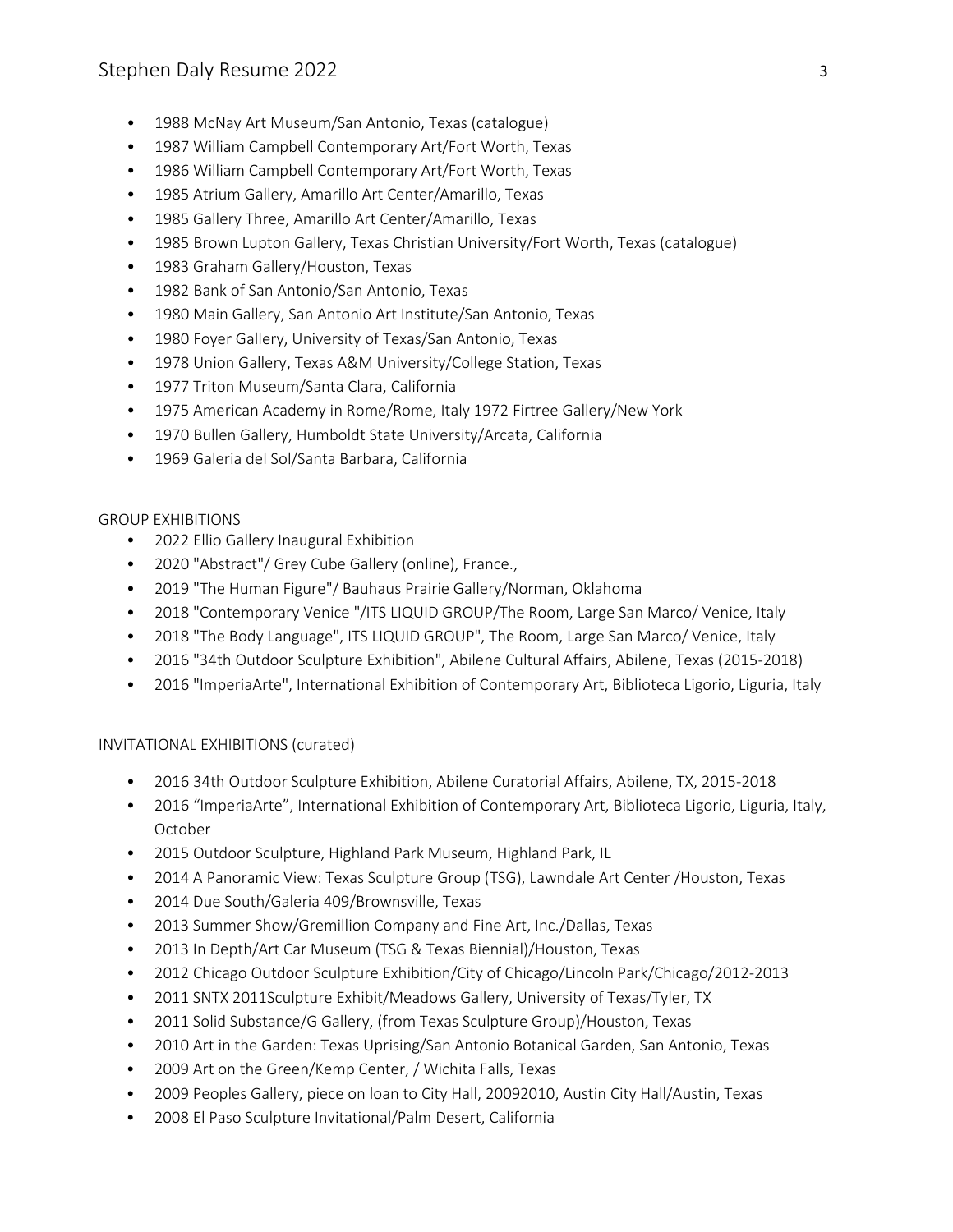- 2007 A Way with Words/Galveston Art Center, Galveston, Texas
- 2007 McNeese National Works on Paper Exhibition/Abercrombie Gallery/McNeese State University, Lake Charles, Louisiana
- 2006 FAT (Fusion of Art & Technology)/Conley Gallery/California State University/Fresno, California
- 2006 Signals From/About Central Europe II/Central European Cultural Institute/Budapest, Hungary
- 2006 Group Invitational, Budapest Artist Residency/Keki Gallery/Budapest, Hungary
- 2005 Blue Star 20/Blue Star Contemporary Art Center/San Antonio, Texas
- 2005 Three Dimensions/William Havu Gallery/Denver, Colorado with Lawrence Argent and Mary Bates Neubauer
- 2004 Encounters/Midwestern State University/Wichita Falls, Texas (with Richard Thompson)
- 2004 Texas Uprising: Indoor and Outdoor Sculpture/Blue Star Art Space/San Antonio, Texas
- 2004 A Moment in the Making/Creative Research Laboratory/University of Texas at Austin
- 2003 Texas Outside the Lines/Kipp Gallery/University of Pennsylvania @ Indiana/Indiana, PA
- 2003 43rd Annual Artist Invitational/Longview Museum of Fine Arts/Longview, Texas
- 2002 Blue Star 17: Between Past and Future/Blue Star Art Space/San Antonio, Texas
- 2002 Icons of Our Time/William Havu Gallery/Denver, Colorado (with Bethany Kreigsman and Mary Walker)
- 2002 Mutamentum/Galleria via Larga/Florence, Italy (traveled internationally/catalogue)
- 2001 Made in Texas/The Art Center/Waco, Texas
- 2001 Reality & Imagination/William Havu Gallery/Denver, Colorado
- 2001 A Celebration of Collaboration/College of Liberal Arts/University of Texas at Austin
- 2001 Selections: Work From the ISC Board/Grounds for Sculpture/Hamilton, New Jersey
- 2000 Forum Internacional de Escultura Ambiental Codema
- 2000 Port Avenue, Havana, Cuba (public art project for 16 international sculptors)
- 2000 Drawing the Line/Ravel Fine Art/Austin, Texas (with Helena de la Fontaine)
- 2000 Go Figure: An Exhibition of Sculpture/Louisiana Place/Houston, Texas
- 1999 ISC Collection II/Wood Street Gallery/Chicago
- 1999 Divergent Currents: An Exhibition of Small Sculpture/The Art Center/Waco, Texas
- 1999 Sculptor's Drawings/ Hora Project Space/Elgin, Texas
- 1999 Winter Invitational/William Campbell Contemporary Art/Fort Worth, Texas
- 1999 Working in the Third Dimension: Contemporary American Sculpture/Hunter Museum of American Art/Chattanooga, Tennessee
- 1999 Inaugural Exhibition/Ravel Fine Art/Austin, Texas
- 1998 Texas Roots/Denton Art Museum/Denton, Texas
- 1997 Pier Walk '97/Old Navy Pier/Chicago, Illinois (outdoor sculpture)
- 1996 Fall/Spring Exhibition/Grounds for Sculpture/Hamilton, New Jersey
- 1995 The Figure/Grounds for Sculpture, Hamilton, New Jersey
- 1994 Daly and Farr/MartinRathburn Gallery/San Antonio, Texas
- 1994 Putting it on Paper: Contemporary Graphics/McNay Art Museum/San Antonio, Texas
- 1994 Ironworks: Directions in Contemporary Cast Iron Sculpture/Ramapo College Art Galleries/Mahwah, New Jersey
- 1993 Daly and Beasley/Hooks Epstein Galleries/Houston, Texas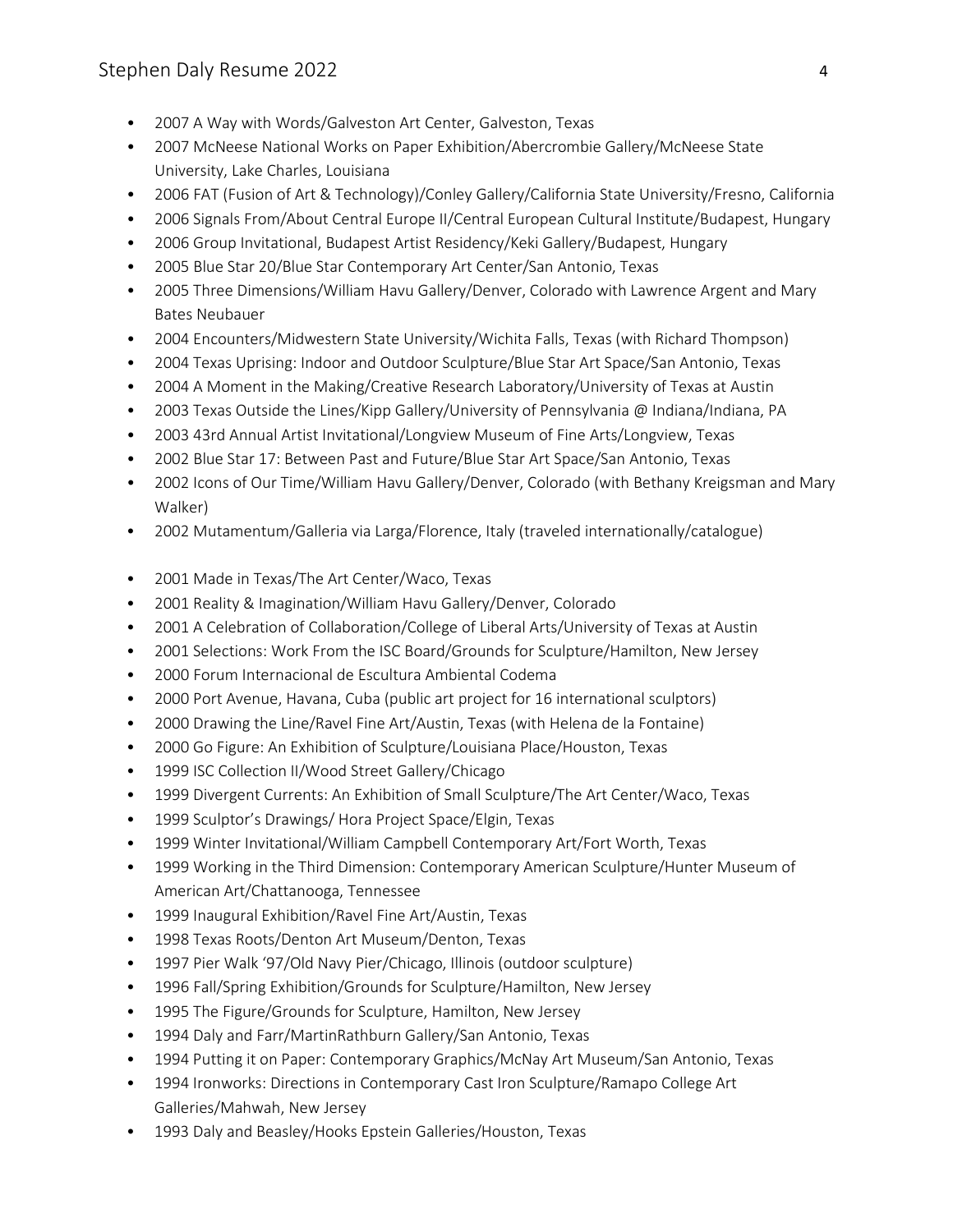- 1993 Drawing of Sculpture: Karin Broker and Stephen Daly/Galveston Art Center, Galveston, Texas
- 1993 12th Annual Sculpture Exhibition/Abilene Museum, Abilene, Texas
- 1993 Personal Attachment: The Art of Collage and Assemblage/Hooks Epstein Galleries, Houston, Texas
- 1993 Dallas Art Fair/William Campbell Contemporary Art/Design Center/Dallas, Texas
- 1993 54th Annual Faculty Exhibition/Huntington Gallery/University of Texas at Austin, Texas
- 1993 State of the Art '93/New England Fine Art Institute/N.E. Track Center/Boston, Massachusetts
- 1993 Abilene Outdoor Sculpture/Abilene/Art Museum/Abilene, Texas
- 1992 53rd Annual Faculty Exhibition/Huntington Gallery/University of Texas at Austin
- 1992 The Chair/Mill Street Gallery/Aspen, Colorado
- 1991 Shadow Images/Hooks Epstein Galleries/Houston, Texas
- 1991 On Line: Drawings by Texas Artist/Amarillo Art Center/Amarillo, Texas
- 1991 52nd Annual Faculty Exhibition/Huntington Gallery/University of Texas/Austin, Texas
- 1991 Hickory Street Annex/William Campbell Contemporary Art/Fort Worth, Texas
- 1991 Blue Star Loft Exhibition/Blue Star Art Space/San Antonio, Texas
- 1991 Matter/Mind, Fermilab National Acceleration Facility/Batavia, Illinois
- 1990 Group Exhibition/William Campbell Contemporary Art/Fort Worth, Texas
- 1990 The Human Image/Center for the Arts/Corpus Christi State University, Corpus Christi, Texas
- 1990 50th Annual Faculty Exhibition/Huntington Gallery/University of Texas/Austin, Texas
- 1989 Another Reality/Hooks Epstein Galleries, (catalogue traveling), Houston, Texas
- 1989 A Century of Sculpture in Texas/Huntington Gallery/University of Austin, (catalogue traveling), Austin, Texas
- 1989 50th Annual Faculty Exhibition/Huntington Gallery/University of Texas/Austin, Texas
- 1988 Drawing Conclusions/University Gallery/Southwest Texas State University/San Marcos, Texas
- 1988 Centennial Outdoor Sculpture Exhibition/Nebraska Wesleyan University/Lincoln, Nebraska
- 1988 Pumping Art/Anderson & Anderson Gallery/Minneapolis, Minnesota
- 1988 The Art of Cast Iron/Visual Arts Gallery/University of Alabama/Birmingham, Alabama
- 1988 The McNay and the Texas Artists/McNay Art Museum/San Antonio, Texas
- 1988 49th Annual Faculty Exhibition/Huntington Gallery/University of Texas/ Austin, Texas
- 1987 Third Coast Review: A Look at Texas Art/Aspen Art Museum/Aspen, Colorado (catalogue traveling)
- 1987 48th Annual Faculty Exhibition/Huntington Gallery/University of Texas/Austin, Texas
- 1986 Austin Annual, MexieArte Arts Warehouse, Austin, Texas
- 1986 Casting Across America/North Dakota Museum of Art/Grand Forks, North Dakota
- 1986 Texas Visions/Museum of Art of the American West/Houston, Texas
- 1986 Artists of the Western Stairstep/Patrick Gallery/Austin, Texas
- 1986 Transpositions/Collaborations/NCECA Exhibition/San Antonio Art Institute/San Antonio, Texas
- 1986 New Sites/New Work/San Jose Institute of Contemporary Art/San Jose, California
- 1986 6th Annual Outdoor Sculpture Exhibition/Abilene, Texas
- 1986 The Blue Star Exhibition/Contemporary Art for San Antonio/San Antonio, Texas
- 1986 47th Annual Faculty Exhibition/Huntington Gallery/University of Texas at Austin
- 1985 Drawing Coast to Coast/Gallery One/Fort Worth, Texas
- 1985 Group Exhibition/William Campbell Contemporary Art/Fort Worth, Texas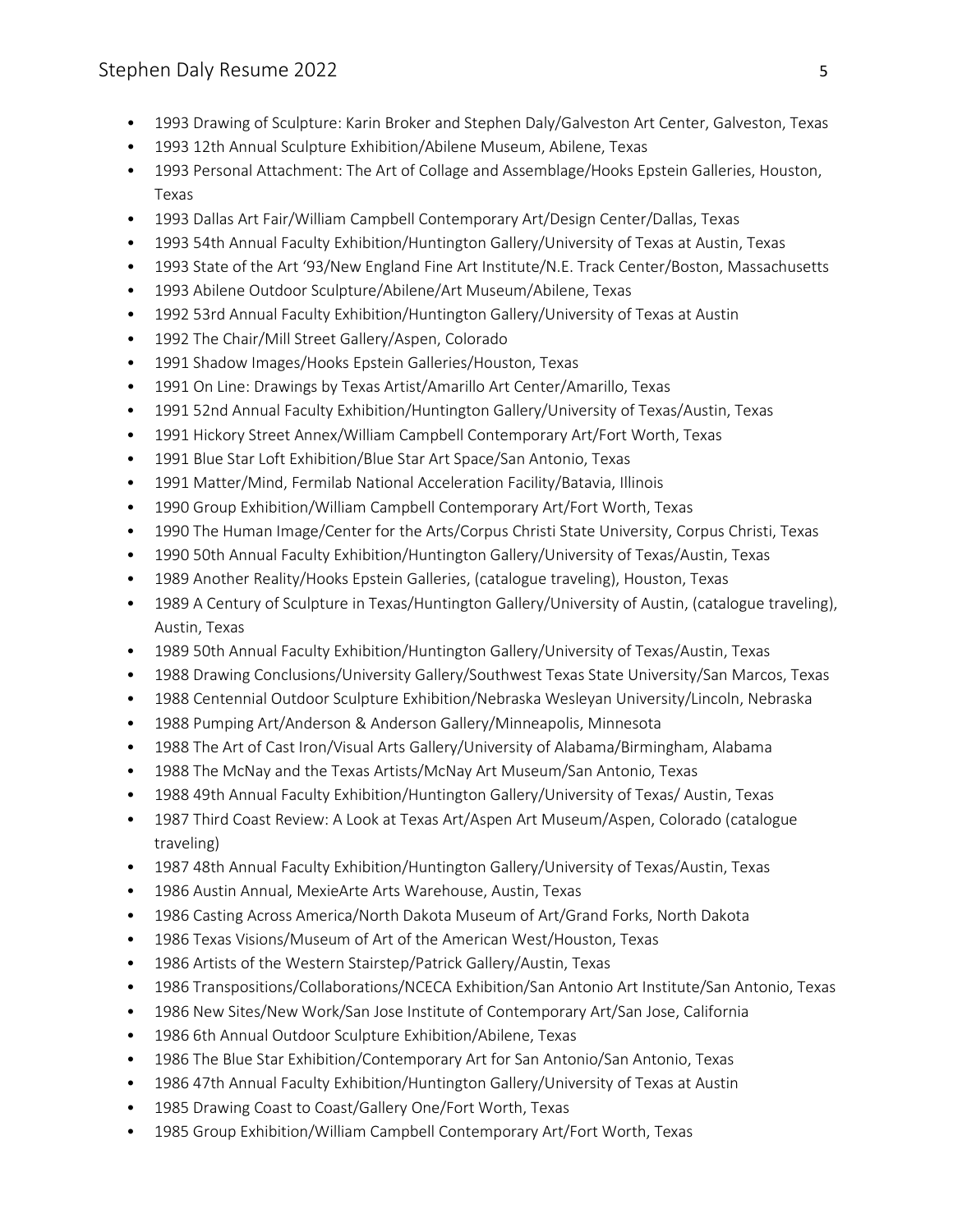- 1985 5th Texas Sculpture Symposium/Plaza of the Americas/Dallas, Texas
- 1985 Drawings by Sculptors/500X/Dallas, Texas
- 1985 46th Annual Faculty Exhibition/Huntington Gallery/University of Texas at Austin
- 1984 Mamour Sato & Stephen Daly/The Art Loft/Honolulu, Hawaii
- 1984 45th Annual Faculty Exhibition/Huntington Gallery/University of Texas at Austin
- 1983 Vicki Teague Cooper and Stephen Daly/Patrick Gallery/Austin, Texas
- 1983 Group Exhibition/Graham Gallery/Houston, Texas
- 1983 Gallery Choice/Lawndale Annex/University of Houston/Houston, Texas
- 1983 New Figurative Drawing in Texas/San Antonio Art Institute/San Antonio, Texas
- 1983 University of Texas Faculty Invitational/Austin Chamber of Commerce/Austin, Texas
- 1983 Lost Wax/Found Friends/Art Gallery/Eastern Montana College/Billings, Montana
- 1983 4th Texas Sculpture Symposium/Art Building/University of Texas at Austin
- 1983 44th Annual Faculty Exhibition/Huntington Gallery/University of Texas at Austin
- 1983 The R.K.G. Invitational/R.K.G. Foundation/Austin, Texas
- 1983 Daly and Washmon/Art Gallery/University of Texas/Odessa, Texas
- 1983 Lost Wax/Found Friends/Art Gallery/Eastern Montana College/Bozeman, Montana
- 1982 Texas Invitational Sculpture Exhibition/Pensacola Junior College/Pensacola, Florida
- 1982 New Visions/Patrick Gallery/Austin, Texas
- 1982 Cast in Carbondale/Laumier International Sculpture Park/St. Louis, Missouri (catalogue)
- 1982 New Works II/Laguna Gloria Art Museum/Austin, Texas
- 1982 Texas Sculpture/Sam Houston State University/Huntsville, Texas
- 1982 Cast in Carbondale/Alexandria Museum/Alexandria, Louisiana
- 1982 43rd Annual Faculty Exhibition/Huntington Gallery/University of Texas at Austin
- 1982 Celebration of Texas Sculpture/Sam Houston State University, Huntsville, Texas (catalogue)
- 1982 Oso Bay Invitational/Corpus Christi State University/Corpus Christi, Texas (catalogue)
- 1981 AMFAC Sculpture Exhibition/AMFAC Plaza/Honolulu, Hawaii
- 1981 Sculpture Invitational/Southwest Texas State University/San Marcos, Texas
- 1980 In Miniature/San Antonio Art Institute/San Antonio, Texas
- 1980 Julius Schmidt Sculpture Invitational/Cameron University/Lawton, Oklahoma
- 1979 Sculpture Invitational/Visual Arts Center/Anchorage, Alaska
- 1977 Humboldt Sculptors/College of the Redwoods/Eureka, California
- 1976 Intro '76/Smith Anderson Gallery/San Francisco, California
- 1975 Rome Artists/Garden Gallery/Raleigh, North Carolina
- 1973 The Plastic Earth/Kohler Arts Center/Sheboygan, Wisconsin
- 1972 Forms Invitational: Fiber, Clay & Metal, State University/Oneonta, New York
- 1971 Shasta College Sculpture Invitational/Shasta College/Redding, California
- 1971 Sculptural Furniture/Sterling Association/Palo Alto, California
- 1971 Two Sculptors (with Manuel Neri)/University of Nevada/Reno, Nevada
- 1970 Ceramic Objects/University of Wisconsin//Whitewater, Wisconsin
- 1970 Alumni Sculpture/Cranbrook Academy of Art/Bloomfield, Michigan
- 1969 Two Person Exhibition/Moorehead College/Moorehead, Minnesota
- 1969 National Crafts Exhibition/Hennipen State College/St. Paul, Minnesota
- 1969 Objects: USA/The Johnson Collection/Smithsonian Institute/Washington, D.C. (catalogue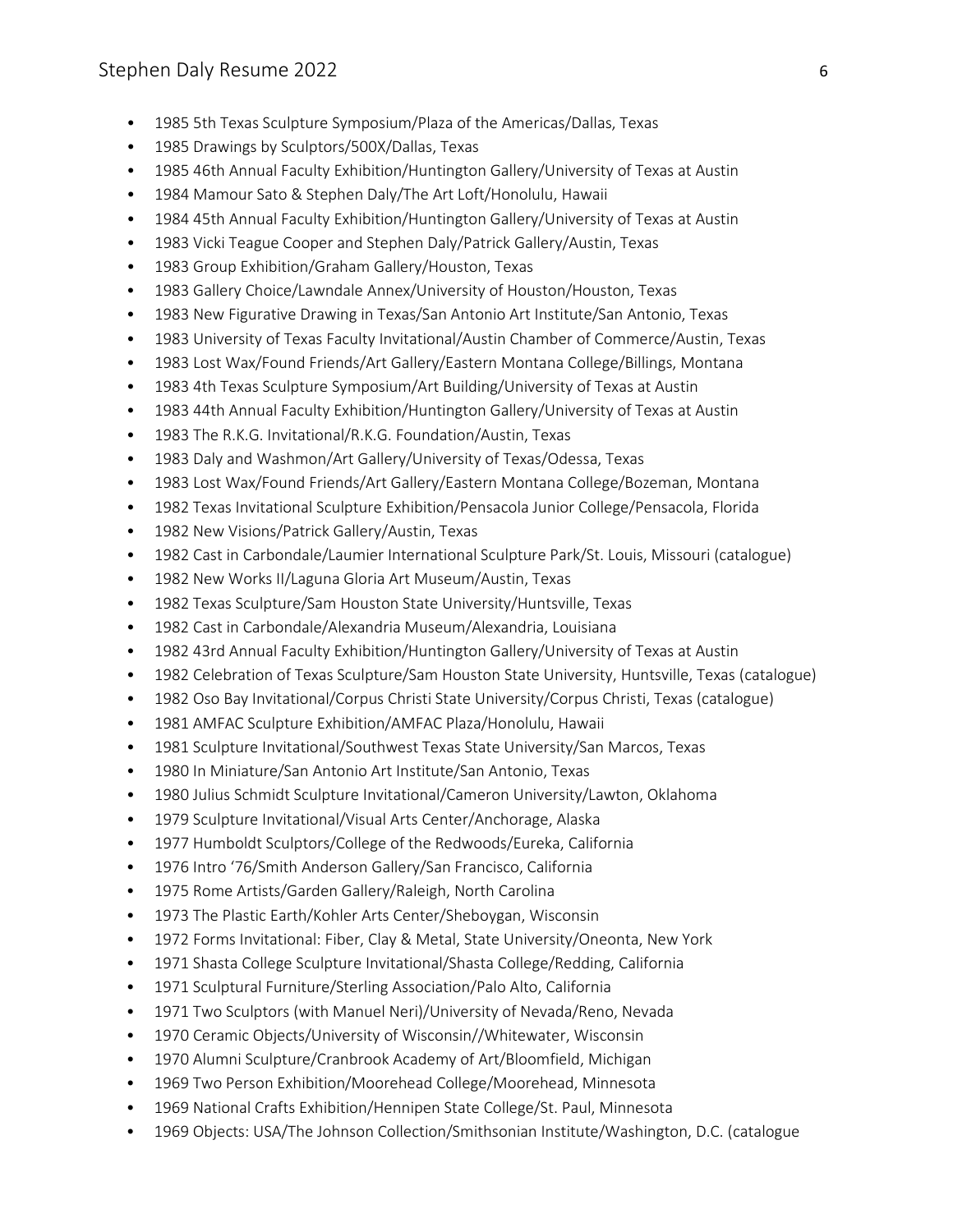traveled 1969-1972)

- 1968 Penland Faculty Exhibition/Gallery of Contemporary Art/Winston-Salem, North Carolina
- 1967 Alumni Exhibition/San Jose State College/San Jose, California
- 1965 Creative Casting/ACC Museum West/Ghirradelli Square/San Francisco, California
- 1965 2nd Annual Drawing/Sculpture Exhibition/West Washington State College/Bellingham, Washington
- 1965 Daly, Mills, Webb/Wooden Horse Gallery/Laguna Beach, California
- 1965 San Francisco Bay Area Craftsmen/University of Oregon/Eugene, Oregon
- 1964 Western Craft Competition/ACC and Century 21/Seattle, Washington
- 1964 Sculptural Invitational/Laguna Beach Art Museum/Laguna, California
- COMPETITIVE EXHIBITIONS
- 2008 Hunting Art Prize Exhibition/Decorative Center/Houston, Texas
- 1995 North American Sculpture/Foothills Art Center, Peter Shelton, Juror/Golden, Colorado
- 1992 Deland National/Deland Museum/Deland, Florida
- 1986 A Question of Scale/Missoula Museum of the Arts/Missoula, Montana
- 1984 2D/University of Texas/El Paso, Texas
- 1984 Amarillo Competition/Art Center/Amarillo, Texas (first place)
- 1983 AMST II/Art Museum of South Texas/Corpus Christi, Texas
- 1983 Works on Paper/Southwest Texas State University/San Marcos, Texas
- 1982 The Lawndale Competition/University of Houston/Houston, Texas
- 1981 Corpus Christi Art Foundation Exhibition/Art Museum of South Texas/Corpus Christi, Texas
- 1979 Maquette Exhibition/National Sculpture Commission Competition, Mercer College/Mercer County, Pennsylvania (traveling)
- 1977 Copper, Brass & Bronze/University of Arizona/Tucson, Arizona
- 1976 Designer/Craftsman Exhibit/Richmond Art Center/Richmond, California
- 1976 TFAA 65th Annual/Laguna Gloria Art Museum/Austin, Texas
- 1976 Saenger National Sculpture Exhibition/Saenger Center/Hattiesburg, Mississippi
- 1971 Design XI/Pasadena Art Museum/Pasadena, California
- 1971 The Metal Experience/Oakland Art Museum/Oakland, California
- 1970 6th National Arts/Crafts Exhibition/Art Center/Jackson, Mississippi
- 1969 5th National Arts/Crafts Exhibition/Art Center/Jackson, Mississippi
- 1968 4th National Arts/Crafts Exhibition/Art Center/Jackson, Mississippi
- 1967 13th Annual Drawing and Sculpture Exhibition/Ball State College, Muncie, Indiana
- 1966 12th Annual Drawing and Sculpture Exhibition/Ball State College/Muncie, Indiana
- 1966 56th Michigan Artist Exhibition/Detroit Art Institute/Detroit, Michigan
- 1966 85th Annual San Francisco Art Institute Exhibition/DeYoung Museum/San Francisco, California
- 1965 J.D. Zellerback Memorial Competition in the Art of Sculpture/Palace of Legion of Honor/San Francisco, California
- 1965 84th Annual San Francisco Art Institute Exhibition/DeYoung Museum/San Francisco, California
- 1965 Designer Nine/Pasadena Art Museum/Pasadena, California
- 1965 Southwest Ecclesiastical Objects/Newman Center/Albuquerque, New Mexico
- 1965 Designer/Craftsman Exhibit/Richmond Art Center/Richmond, California
- 1965 2nd Annual Drawing and Small Sculpture Exhibition/Western Washington State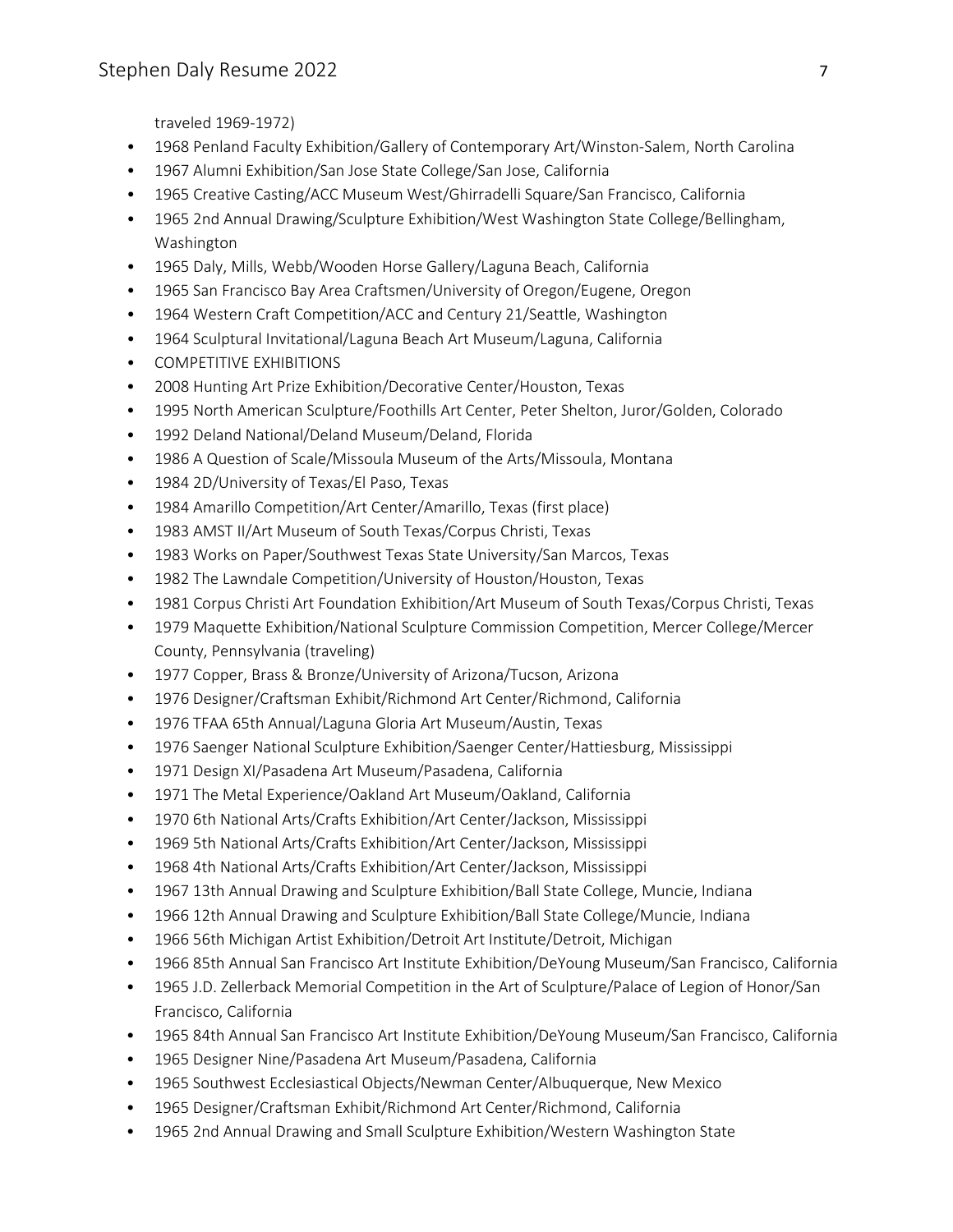College/Bellingham, Washington

- 1964 18th Annual National Art and Ceramics Exhibition/Wichita, Kansas
- 1964 10th Annual Drawing and Sculpture Exhibition/Ball State College, Muncie, Indiana
- 1964 First Annual Western Craft Competition/ACC and Century 21/Seattle, Washington
- 1963 2nd California Craftsmen biennial/Oakland Art Museum/Oakland, CA

## VISITIING ARTIST

- 2004 Midwestern University/Department of Art/Wichita Falls, Texas
- 2004 Texas Sculpture Symposium/Texas Tech University/Lubbock, Texas
- 1995 University of New Mexico/Department of Art/Albuquerque, New Mexico
- 1992 University of Oklahoma/School of Art/Norman, Oklahoma
- 1989 University of Washington/Sculpture Department/Seattle, Washington
- 1985 Southern Illinois University/Carbondale, Illinois
- 1985 Texas Christian University/Department of Art/Fort Worth, Texas
- 1984 Tulane University/Newcomb, College/New Orleans, Louisiana
- 1984 University of Ohio/School of Art/Athens, Ohio
- 1983 University of Hawaii at Manoa/Honolulu, Hawaii
- 1981 University of Texas at Austin
- 1980 Syracuse University/School of Art/Syracuse, New York
- 1980 Honolulu Art Academy/Honolulu, Hawaii
- 1979 University of Texas/San Antonio, Texas
- 1978 University of Texas at Austin
- 1978 Southern Methodist University/1st Texas Sculpture Symposium/Dallas, Texas
- 1977 University of California/Santa Cruz, California
- 1976 Southern Illinois University/Carbondale, Illinois
- 1976 University of Minnesota/Minneapolis, Minnesota
- 1975 San Jose State University/San Jose, California
- 1975 California College of Arts and Crafts/Oakland, California
- 1975 Tyler School of Art/Rome, Italy
- 1974 Cheltenham School of Art/Gloucestershire, England
- 1973 Chico State College/Chico, California
- 1972 Denver University/Denver, Colorado
- 1972 Cranbrook Academy of Art/Bloomfield Hills, Michigan
- 1972 Aquinas College/School of Art/Grand Rapids, Michigan
- 1972 Massachusetts College of Art/Boston, Massachusetts
- 1971 Penland School of Crafts/Penland, North Carolina
- 1970 University of New Mexico/Department of Art/Albuquerque, New Mexico

#### BOOKS, EXHIBITION CATALOGUES & FLYERS

• 2018 Through a Scope, (ecology/exhibition flyer) Texas Commission on the Arts & the Botanic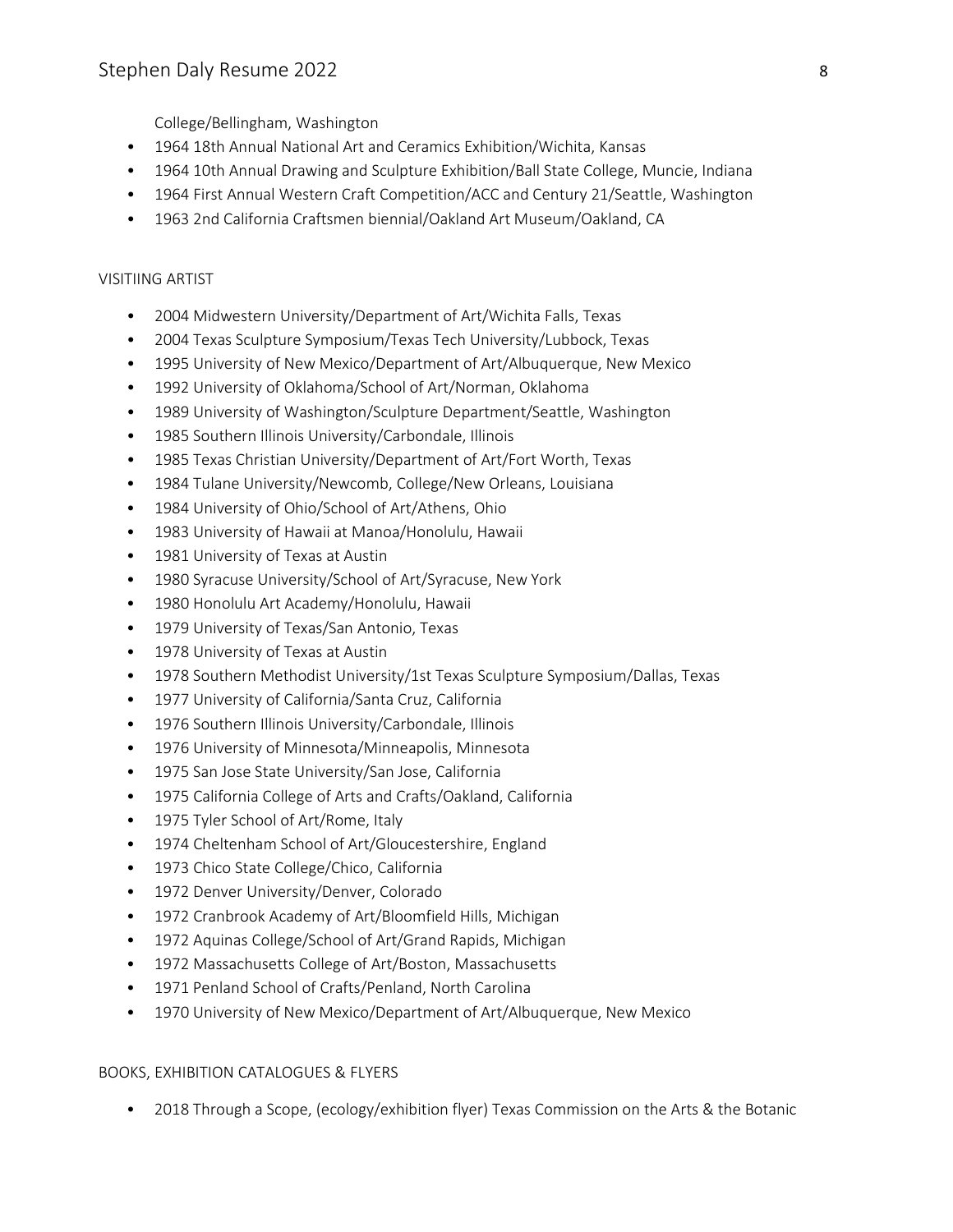Research Institute of Texas, Ft. Worth Community Arts Center.

- 2017 CAST, by Jen Townsend and Renee Zettle Sterling, ISBN # 9780 764353383, Shiffer Publishing (PA) pgs. 63 & 129
- 2008 Chair: The Texas chair project by Damian Priour/page 28/Austin Museum of Art, Austin, TX
- 2008 Pouring metal in the South Bay: The 1960s California Artist Foundry Movement/Dave Hampton/80 pages, color
- 2002 Retrospectiva de Stephen Daly: Entre el Dibujo y la Escultura (Stephen Daly Retrospective: Between Drawing and Sculpture)/80page color, bilingual (Spanish and English) catalogue accompanying retrospective/includes essay by Marina Pastor/ISBN #849705184X
- 2002 Mutamentum/Galleria via Larga/Florence, Italy/ISBN 8885698891/ (exhibition traveled internationally)
- 1997 Pier Walk '97/3D, pub: 3D Chicago. Pg 35, Chicago, Illinois
- 1990 A Century of Sculpture in Texas
- 1989-1985, P. Hendricks, B.D. Reese, Archer M Huntington Art Gallery, Univ. of Texas, Austin., TX
- 1989 Another Reality/Thomas McEvilley/pages 20, 92/Surpik Angelini and Bert Long, Curators/ Hooks Epstein Galleries/Houston, Texas
- 1989 Stephen Daly, text by Susie Kalil/ 24page color exhibition catalogue/ISBN 0916677141, Library of Congress Catalogue #88 043281/Marion Koogler McNay Art Museum/San Antonio, Texas
- 1989 Third Coast Review: A Look at Texas Art, Annette Carlozzi, Curator, Aspen Art Museum/Aspen, Colorado
- 1985 Stephen Daly/Brown Lupton Gallery/Texas Christian University/Fort Worth, Texas
- 1983 The Amarillo Competition/Amarillo Art Center/Amarillo, Texas
- 1983 4th Texas Sculpture Symposium/University of Texas at Austin
- 1983 AMST II/Art Museum of South Texas/Corpus Christi, Texas
- 1982 Texas International Sculpture Exhibition/Pensacola Junior College/Pensacola, Florida
- 1982 New Works II/ Laguna Gloria Art Museum/Austin, Texas
- 1982 43rd Annual Faculty Exhibition/Huntington Gallery/University of Texas at Austin
- 1982 Celebration of Texas Sculpture/Sam Houston State University/Huntsville, Texas
- 1982 The Lawndale Competition/Lawndale Annex/University of Houston/Houston, Texas
- 1982 Cast in Carbondale/Alexandria Museum/Alexandria, Louisiana
- 1980 Julius Schmidt Sculptural Invitational/Cameron University/Lawton, Oklahoma
- 1980 Recent Works/Faculty Exhibition/ UT Health Science Center/San Antonio, Texas
- 1980 Copper, Brass and Bronze/University of Arizona/Tucson, Arizona
- 1975 Annual Exhibition/American Academy in Rome/Rome, Italy
- 1971 Design Nine/Pasadena Art Museum/Pasadena, California
- 1970 10 Alumni Sculptors/Cranbrook Academy of Art/Bloomfield Hills, Michigan
- 1970 Objects USA, traveling exhibition with major catalogue/published by New York: Viking Press/The Johnson Collection/New York
- 1970 Alumni Sculpture Exhibition folder/Cranbrook Academy of Art/Bloomfield, Michigan
- 1969 Stephen Daly/exhibition flyer/Galeria del Sol/Santa Barbara, California
- 1969 Two-person exhibition/exhibition flyer/Moorehead College/Moorehead, Minnesota
- 1969 Faculty Exhibition/University of Minnesota/Minneapolis, Minnesota
- 1968 Penland Faculty Exhibition/Gallery of Contemporary Art/Winston Salem, North Carolina